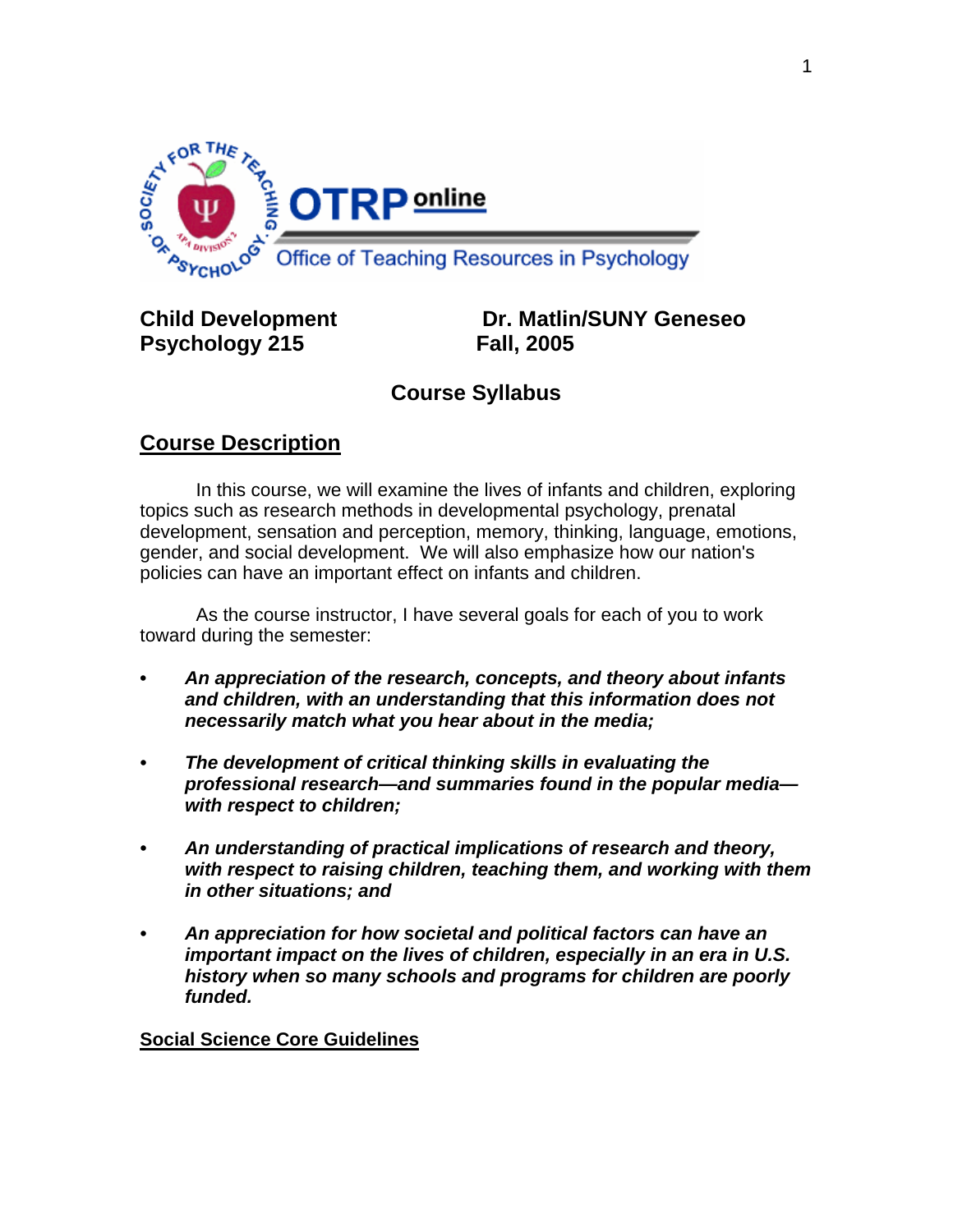Because Psychology 215 is included in the Social Science Core, it must meet the following guidelines. (As you can see, the guidelines are consistent with the goals listed above.)

**Social Science Core:** This course fulfills one course in the social science general education requirements. The guidelines for social science core courses emphasize the development of the following characteristics of a responsible member of society:

(1) an acquaintance with major empirical, analytical, or theoretical approaches to human behavior, institutions, or culture;

(2) an acquaintance with social, economic, political, or moral alternatives;

(3) an acquaintance with major problems, issues, institutions, practices, or trends in the social world;

(4) a capacity to express ideas clearly, coherently, and grammatically in written form as one component of the evaluation process. This written work must total at least 1500 words, at least half of which must be prepared outside of class.

Students will demonstrate:

• Understanding of the methods social scientists use to explore social phenomena, including observation, hypothesis development, measurement, and data collection, experimentation, evaluation of evidence, and employment of mathematical and interpretative analysis; and • Knowledge of major concepts, models, and issues of at least one discipline in the social sciences.

**NOTICE ABOUT DISABILITY SERVICES:** SUNY Geneseo will make reasonable accommodations for persons with documented physical, emotional, or learning disabilities. Students should contact Tabitha Buggie-Hunt, who is the Director of the Office of Disability Services (Erwin 105D) and also contact me to discuss needed accommodations. Please make these arrangements as soon as possible. Also, more information about services is available at <http://disability.geneseo.edu>.

#### **Reading**

The textbook for the course will be:

Kail, R. V. (2004). *Children and their development* (3rd ed.). Upper Saddle

River, NJ: Prentice Hall.

#### **{You must use this edition, which has the red back cover}**

A study guide for this textbook is also available, if you feel that you would like some guidance and helpful review in reading the textbook; the study guide is recommended but not required. Both resources are available from the bookstore.

#### **Teaching Intern**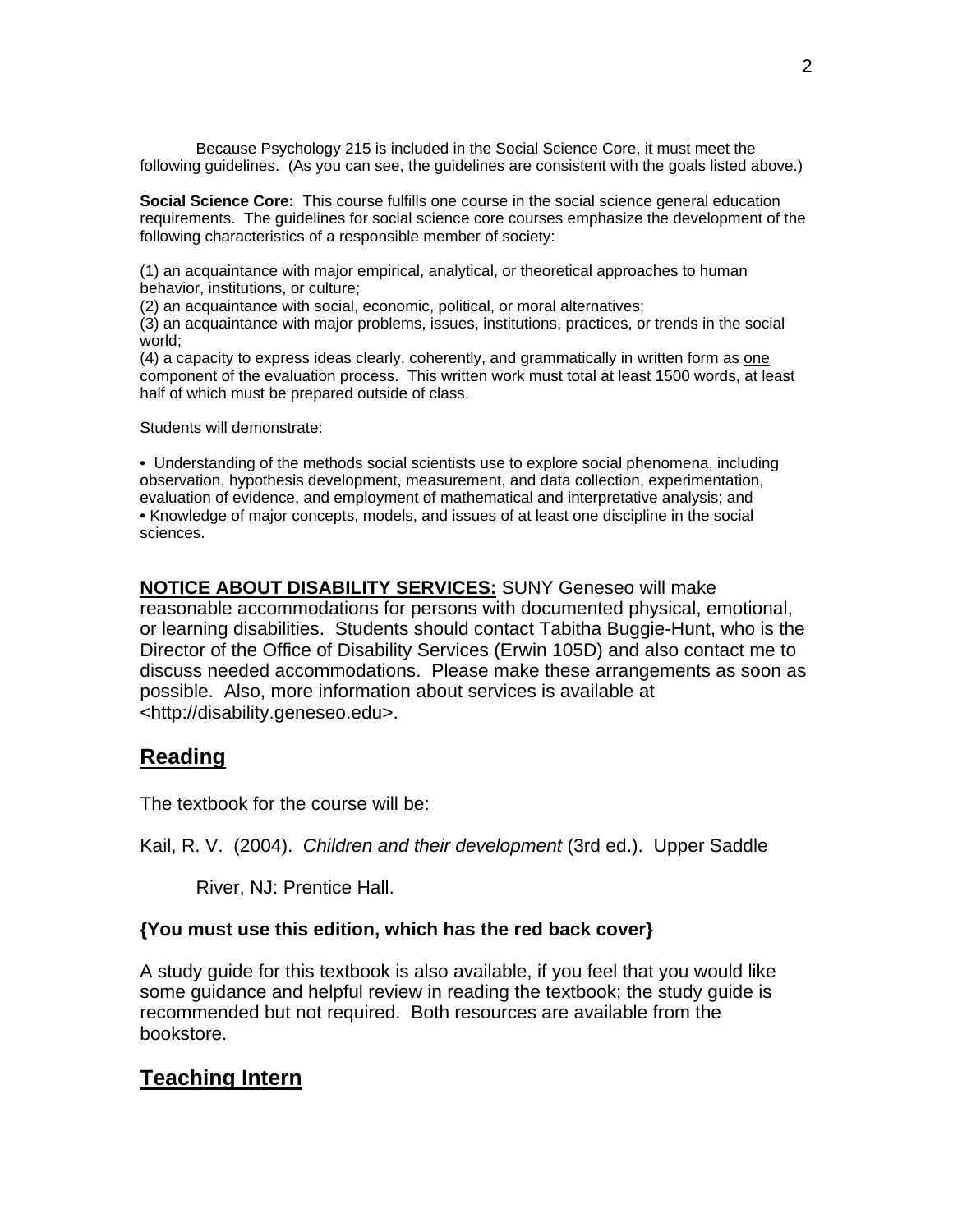We are very fortunate to have an excellent Undergraduate Teaching Intern for this course, Jessica Mooney. Jessica is a wonderful student who has earned excellent grades in my class in Cognitive Psychology. She will give three short lectures during the course of the semester. She will also be available for office hours, and she will hold review sessions before the three midterms. Jessica will be a very helpful resource, and I hope you will consult with her when you need assistance, have questions, or want to discuss study strategies! If you missed class, please check with Jessica as soon as possible. She can provide you with a photocopy of her notes; however, you must ask her for this photocopy at least two days before you need it. Also, if you ask for a copy of her notes, be responsible about picking them up from her at the time you both specified.

#### **Office Hours**

My scheduled office hours are Monday, 3:00 - 3:50 p.m., Tuesday, 11:30- 12:30 and Thursday, 11:30-12:30. I'll occasionally need to reschedule an office hour when other commitments arise. If these hours are not convenient, please check with me and we can schedule an alternate time!

 You can leave a brief message on my voice mail (x5214). You can also send an e-mail message <matlin@geneseo.edu>. For e-mail, be sure to include the phrase "Child Development" in the subject section. (I might delete your message by mistake if I don't recognize that you are a student in this course.) Before writing an e-mail message, check to see if the answer appears in any of the course material handed out in class, such as this syllabus. Use a standard typeface and proofread your message before sending it. If it is a clearly written message, I will be able to respond more quickly and provide a better answer!

 My office is in Sturges, Room 121c (main floor, right-hand side). I would really like to see you if you have any questions or concerns! For example, I want to meet with you if your performance on the first examination is lower than you had anticipated. Please don't wait to talk to me until you have a major problem about some aspect of this course!

#### **Requirements**

**Exams.** This course will have three 75-minute long exams (see schedule on pages 4 and 5), each worth about 50 to 55 points. You will also have a comprehensive final examination, worth about 75 points The format for all four tests will be a combination of multiple-choice and essay questions.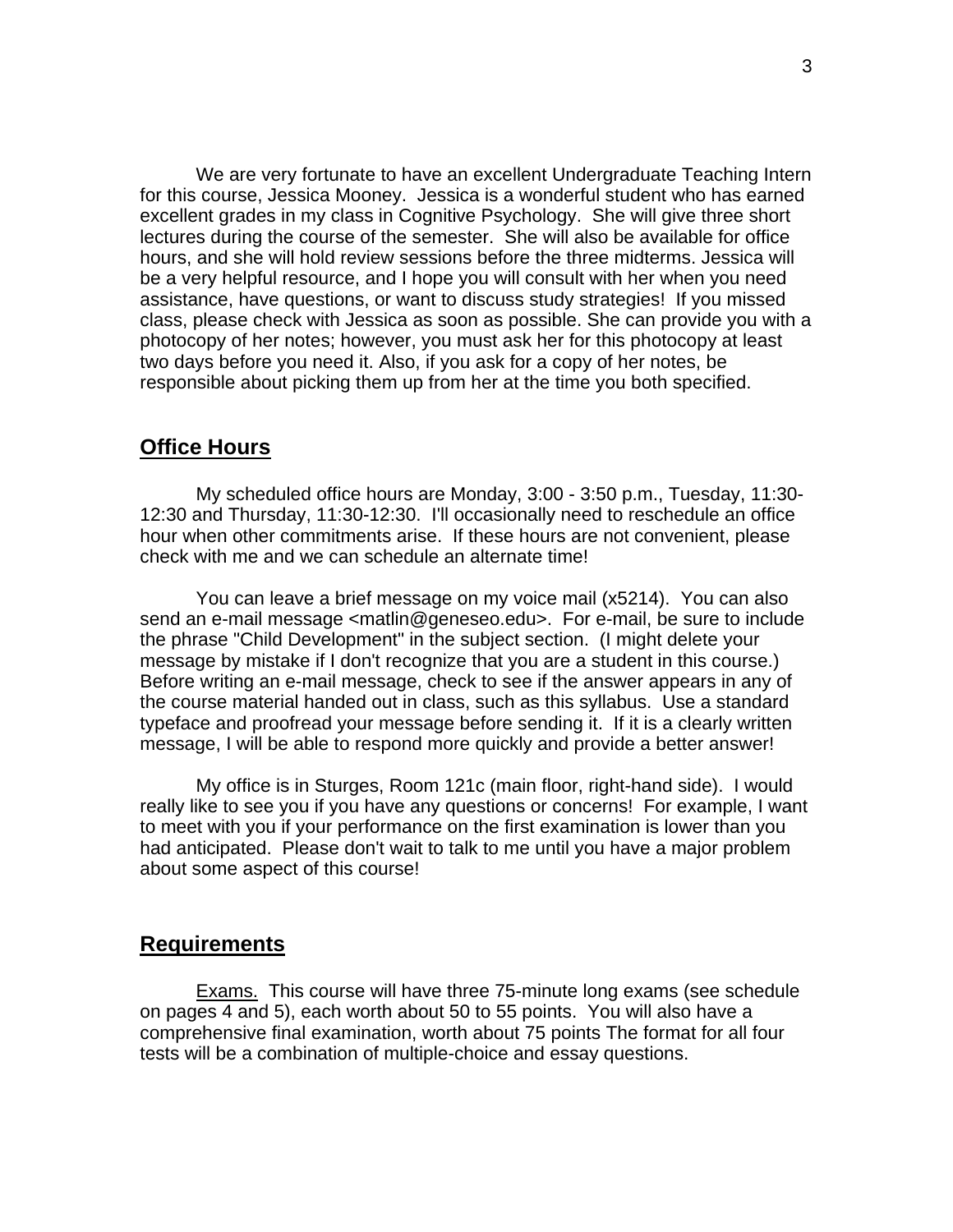Writing Assignments. In addition, you will be required to turn in two written assignments, based on an interview, an analysis of some component of your life or the life of a close friend, an observation of a child, or a summary of a research article. (These are described in a separate handout.) Each will be 2 to 3 typed pages and must be handed in at the beginning of class on the specified date. Each assignment will be worth 20 points.

#### **Grading**

 To determine your grade in this course, I will add up the total number of points you have obtained on the exams and written assignments. The following percentages will be used to determine your grade:

 $A = 88 - 100\%$  $B = 78 - 87%$  $C = 68 - 77\%$  $D = 58 - 67%$  $E =$  below 57%

Plus and minus grades will be assigned to students whose grades fall near the boundaries.

**VERY IMPORTANT:** Every semester, a student approaches me to request that I raise his or her grade (because she or he will be placed on probation, because she or he won't make it into a specialty program...or whatever). Please do not ask. I have taught for many years, and I have never raised a student's grade; changing your grade simply would not be fair to the other students in our class.

#### **Attendance**

 I will not take attendance in class. However, about half of the questions on exams are based on information from class, so students with perfect attendance usually receive the highest grades.

 If you miss a class, be sure to get the notes and assignments from someone in class or from Jessica Mooney. If you know you will be absent, arrange to have a friend pick up any material or tests handed out in class.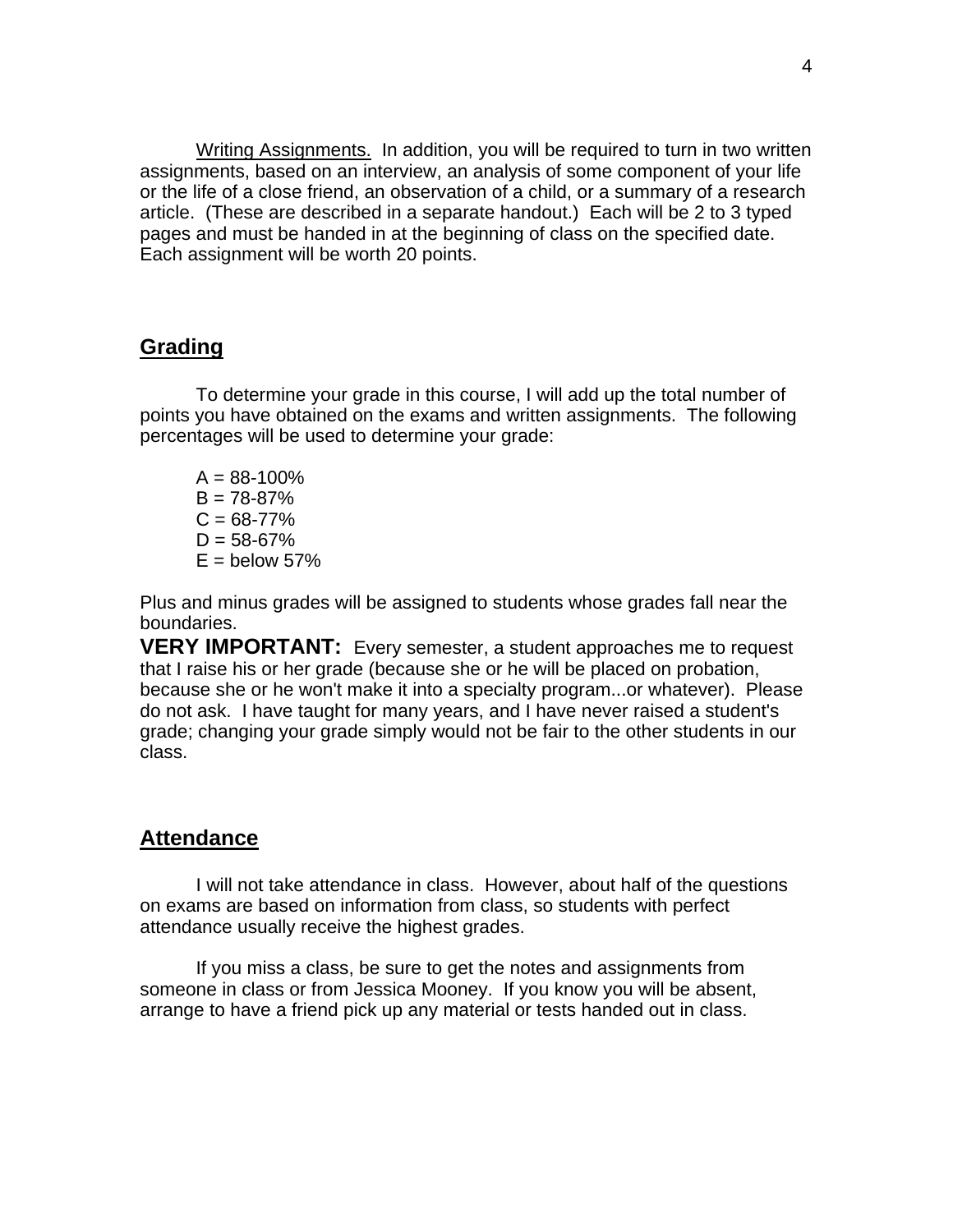Make-up examinations will not be allowed unless you are seriously ill or have an extreme personal emergency. In those cases, please contact me before the exam, if possible, but no later than 2 days after the exam.

# **Class Schedule**

| <b>Date</b>                                               | <b>Topic</b>                                  | <b>Reading</b> |
|-----------------------------------------------------------|-----------------------------------------------|----------------|
| Tuesday, August 30<br>Thursday, September 1               | Introduction                                  | Chapter 1      |
| Tuesday, September 6                                      | Research in child development                 | Chapter 2      |
| Thursday, September 8<br>Tuesday, September 13            | Genetics and heredity                         | Chapter 3      |
| Thursday, September 15<br>Chapter 4                       | Prenatal development, birth                   |                |
| <b>Tuesday, September 20</b>                              | <b>EXAM #1 (ON CHAPTERS 1, 2, 3 &amp; 4)</b>  |                |
| Thursday, September 22                                    | Growth and health                             | Chapter 5      |
| Tuesday, September 27<br>Thursday, September 29           | Perceptual development                        | Chapter 6      |
| <b>Thursday, September 29</b>                             | Paper #1 is due                               |                |
| Tuesday, October 4<br>Thursday, October 6                 | Piaget's theory of cog. devel.                | Chapter 7      |
| Tuesday, October 11 is Fall Break--no classes             |                                               |                |
| Thursday, October 13<br>Tuesday, October 18               | Info-processing/cog. devel.<br>(memory)       | Chapter 8      |
| <b>Thursday, October 20</b>                               | <b>EXAM #2 (ON CHAPTERS 5, 6, 7, &amp; 8)</b> |                |
| Tuesday, October 25                                       | Intelligence & indiv. diff.                   | Chapter 9      |
| Thursday, October 27<br>Chapter 10<br>Tuesday, November 1 | Language & communication                      |                |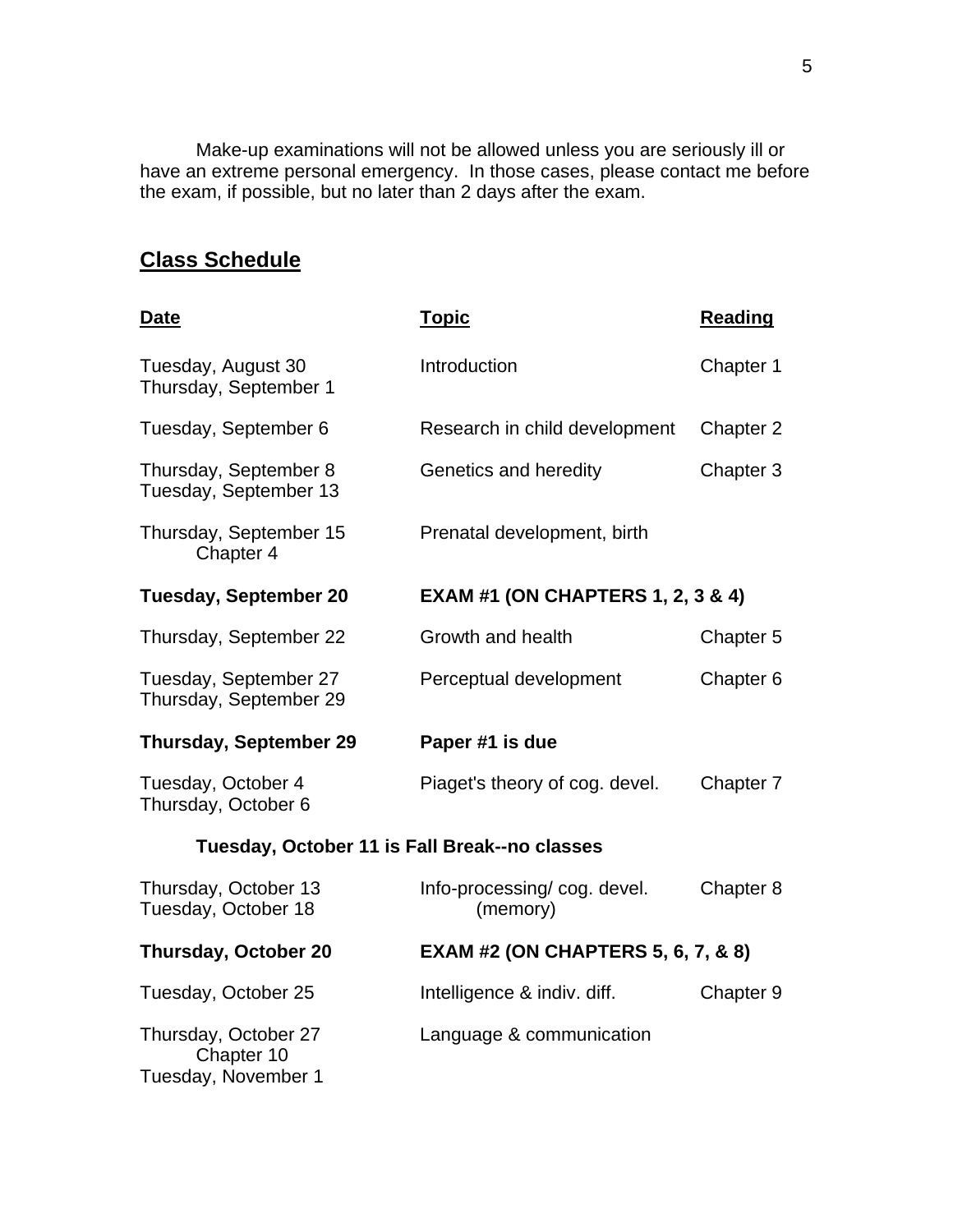| Thursday, November 3                          | <b>Emotional development</b>                               | Chapter 11 |
|-----------------------------------------------|------------------------------------------------------------|------------|
| Tuesday, November 8<br>Chapter 12             | Understanding self & others                                |            |
| <b>Thursday, November 10</b>                  | <b>EXAM #3 (ON CHAPTERS 9, 10, 11, &amp; 12)</b>           |            |
| Tuesday, November 15                          | Moral development                                          | Chapter 13 |
| Thursday, November 17<br>Tuesday, November 22 | Development of gender                                      | Chapter 14 |
|                                               |                                                            |            |
|                                               | Paper #2 is due                                            |            |
| <b>Tuesday, November 22</b>                   | Thursday, November 24 is Thanksgiving Vacation--no classes |            |
| Tuesday, November 29<br>Thursday, December 1  | <b>Family relationships</b>                                | Chapter 15 |

### **Thursday, December 20, 8:30 AM (not 8:00) to 11:00 AM: FINAL EXAM (COMPREHENSIVE, WITH AN EMPHASIS ON CHAPTERS 13, 14, 15 AND 16)**

**Note:** You do not need to memorize the material in the tables/figures in your textbook on the following pages. Obviously, you should read each table or figure carefully to capture its general message. However, I will not test you on the specific details.

Chapter 1, pages 13, 16, 19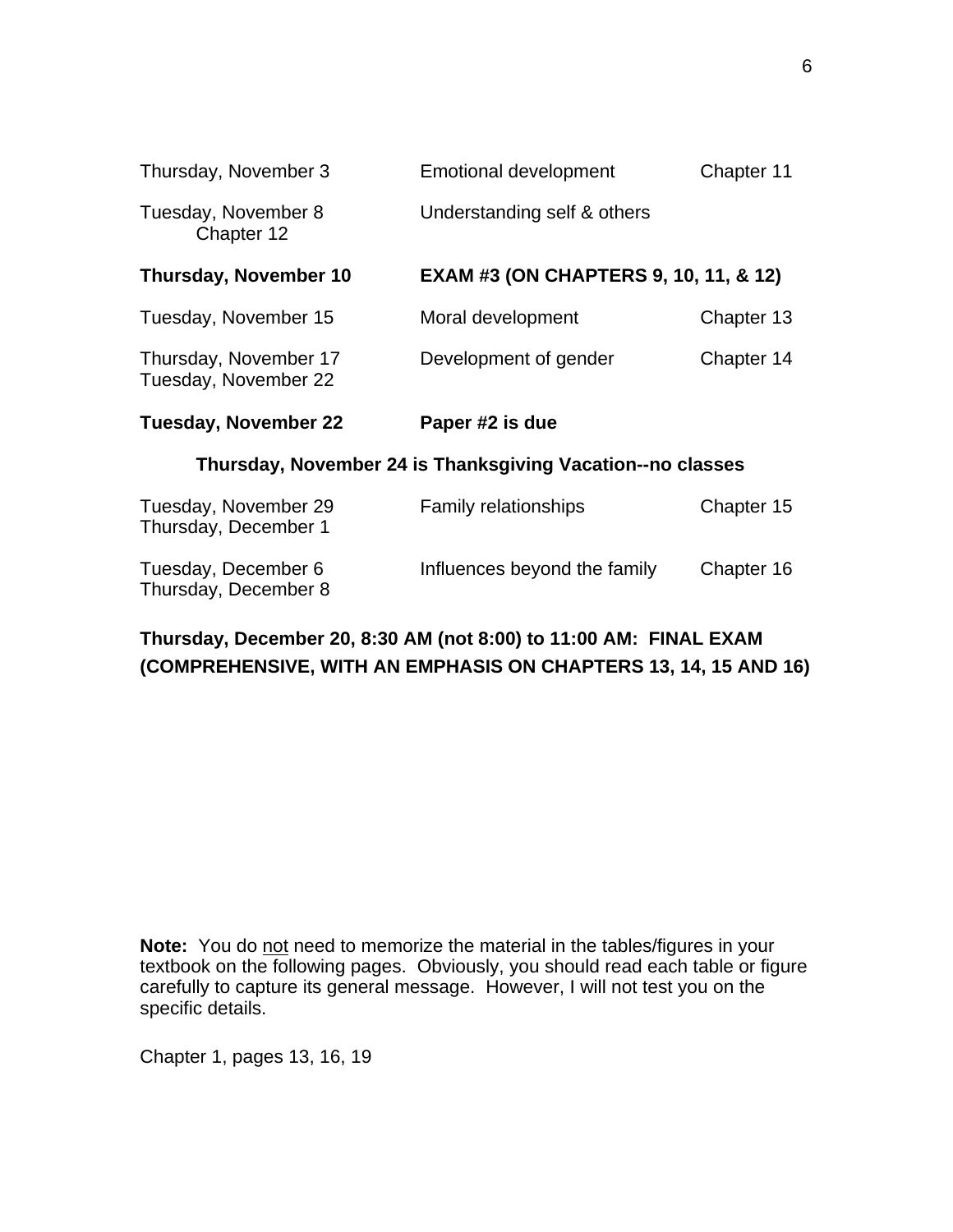Chapter 3, pages 56, 63, 65 Chapter 4, pages 76, 79, 81, 90, 99, 104, 105 Chapter 6, page 149 Chapter 7, page 191 Chapter 9, pages 245, 246 Chapter 12, page 353 Chapter 13, 373, 390 Chapter 14, pages 401, 402, 413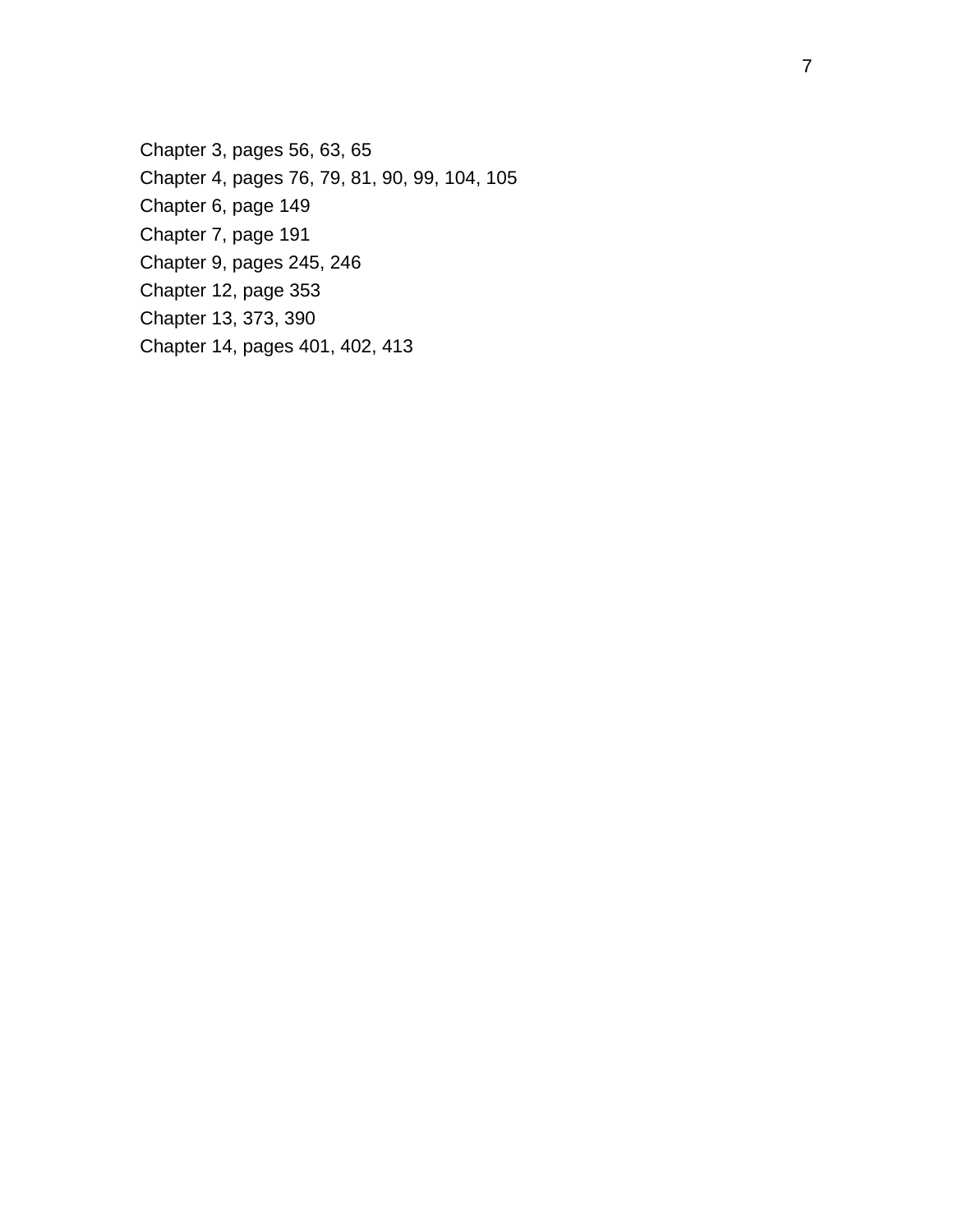#### **Descriptions of Writing Assignments**

 To fulfill the course requirements, you must turn in two written assignments in hard-copy form during the semester. The first one will be due on and the second one will be due on

However, feel free to turn in your paper early to me if you cannot be present in class on the due date. Always be sure to make a copy to keep for your files when you turn in your paper. (This is actually a good policy for all your courses!)

 The paper can be (1) an interview, (2) an analysis of some component of your life or the life of a close friend, (3) an observation of a child, or (4) a summary of a research article. Each of your two papers must be from a different category (e.g., one interview and one article summary). Please label your paper with one of those four titles.

Here is the policy regarding on-time versus late papers:

- a. Any paper turned in by 8:40 a.m. on the due date will be counted as "on time";
- b. Any paper turned in between 8:41 and 9:50 a.m. on the due date will have 5 points subtracted from its score;
- c. Any paper turned in after 9:50 a.m. will receive a score of zero for the assignment.

 Your paper must be 1 2/3 to 3 typed pages (not including the title page, any references, or any appendix). Please do not turn in a paper shorter than 1 2/3 pages or longer than 3 pages. Use standard margins and typeface size.

 Each paper will be worth 20 points. The paper will be graded on the basis of several characteristics: (1) the extent to which your paper integrates material from the lecture and textbook and offers insight on the topic; (2) if the paper is an interview or a child observation, your original thinking and creativity in asking questions or designing a test; (3) if the paper is a summary of a research article, your understanding of the article and your ability to apply research-methods concepts; (4) the use of critical thinking in your analysis; and (5) writing style, including organization, sentence structure, clarity of expression and other stylistic issues.

Here are some additional details on the four kinds of papers:

1. **An interview** would typically be a summary of your conversation with a parent, teacher, social worker, or someone else having expertise about children.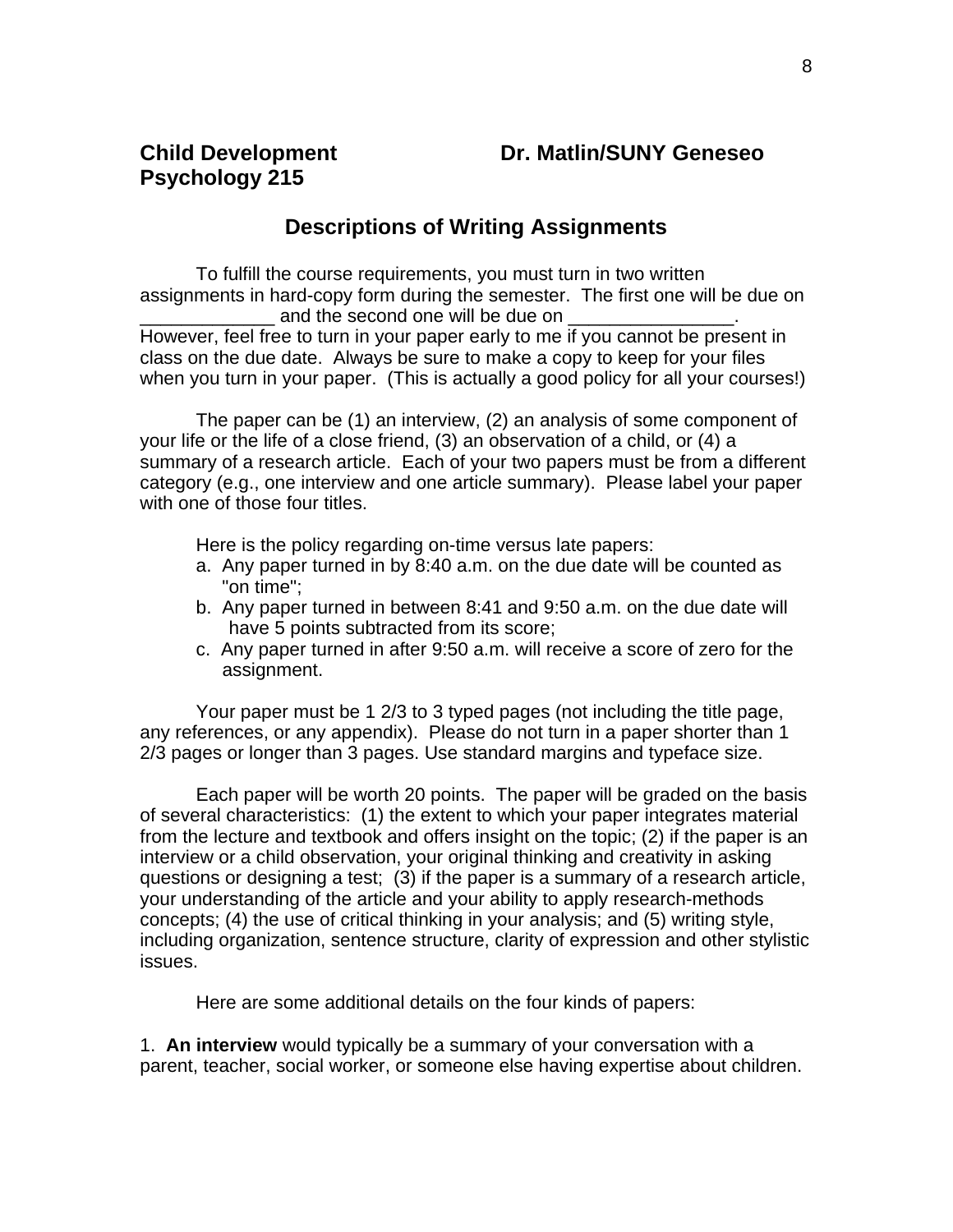Choose a fairly narrow topic, such as "Class management techniques in a day care center" or "A mother's recall of her childbirth experience." Plan to interview this individual for about 45-60 minutes, and have a basic set of questions written out in advance. Include a typed version of your set of questions when you turn in your paper. (It won't count in the page limit.) Avoid direct quotations. (If you feel that one quotation is necessary, limit it to 2 or 3 sentences.) I want to read your insights about this individual's remarks. Be sure to give this individual a false name and--if necessary--a false address. Also be sure to conduct your interview following ethical principles.

2. **An analysis of life events** can focus on some component of your own life (e.g., ideas about gender roles); if you choose this, you will want to question a parent or an older relative, or check some family scrapbooks. If you focus on a component of someone else's life, you may select a child for whom you baby-sat, a next-door neighbor child, or someone you knew well but cannot directly interview now. (Comment about how memory errors could potentially influence people's recall of events.) Be sure to give this individual a false name if it does not describe yourself. If it does describe yourself, but the issues are somewhat embarrassing, discuss the situation in the third person, using a false name and--if necessary--a false address. Do not examine any sensitive issues in this paper (e.g., child neglect).

3. **An observation of a child** or children should take 45-60 minutes. At some point in your observation, include an original task that you have designed (e.g., if you are studying a 2-year-old, a series of pictures that you ask the child to identify). Use only limited direct quotes from the child. Be sure to give the child a false name and--if relevant--a false address. Also, be sure to conduct your observation following ethical principals.

4. **A summary of a research article** requires you to go to Milne Library and locate a journal article that has been published in 2001 or more recently. For this assignment, you must not use an article you located on the Web or other electronic media. Instead, the article must be a research study that you photocopied from one of the scholarly journals on the list you will receive. (One exception: If you want to use a research-based article from another scholarly journal, you must photocopy it and show it to me or the TI for prior approval--at least one week before the due date. An article from a non-approved source is not acceptable.) To make sure that you located an appropriate article, check to make sure that it has sections labeled "Method," "Results," etc. Find an article that looks interesting and fairly straightforward, and use a yellow highlighter to mark the important parts of the article that you will emphasize in your summary. Then, summarize the article, incorporating material you have learned in the course. (For example, was the study cross-sectional or longitudinal? Does it support or contradict anything you learned about in the textbook or during class?) Also, point out one or two practical applications of the research. You must include the